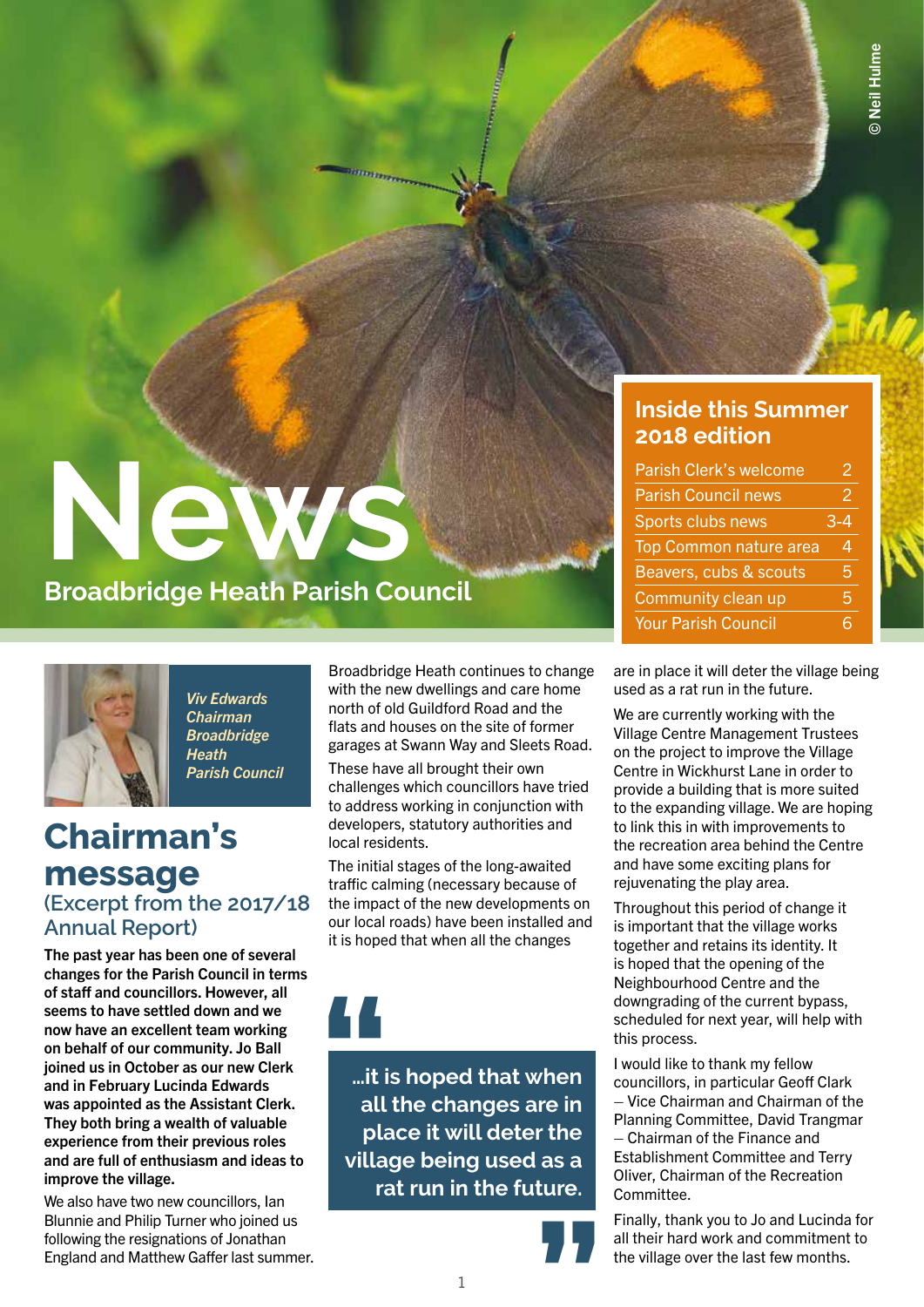### **Hello from your Parish Clerk**



The past 8 months have flown by, since I joined the Parish Council last October. It is a privilege to work with the Councillors, who give, voluntarily, significant amounts of their time to the

village and are dedicated to making Broadbridge Heath a great place to live.

It has been a pleasure to welcome the newest member of our team, Lucinda, who joined us in February and has already made a significant impact. Lucinda has carried out a review of the playparks and made recommendations for improvements, which will be progressed by the Parish Council in the coming months.

The new playparks at Wickhurst Green are due for delivery in June and should be installed and ready to use for the summer. Additionally progress is being made with the allotments and the first one should be ready in early 2019. There is a waiting list for the allotments, if you would like to add your name to the list please email asst@ broadbridgeheath-pc.gov.uk.

A team effort was made, including councillors and residents, on the 22nd of April with a litter picking event, collecting 10 bags of litter and hopefully making a difference. John, our environment officer continues to do an excellent job keeping the older



Wild flowers at Top Common

part of the village tidy. This is a service that the Parish Council will take on for Wickhurst Green too in 2019 when some of the areas are adopted by the Parish Council.

The Top Common is looking lovely with the wild flowers in bloom, many butterflies and birds can be seen there and it is well worth a visit to the area to take a look.

Councillors have just agreed to purchase 2 picnic tables, one for Charrington Way Park and one for the Ducky, hopefully they get lots of use.

This week we have had our financial audit and received good feedback form the auditor about the processes and controls we have in place.

If you have any ideas or suggestions of things we could do to make Broadbridge Heath an even better place to live, please do email me at clerk@ broadbridgeheath-pc.gov.uk, I look forward to hearing from you.

Wishing you a lovely, sunny, summer, *Jo Ball, Clerk and Responsible Finance Officer Broadbridge Heath Parish Council*



### **GDPR**

As many of you are now aware, GDPR (General Data Protection Regulation) comes into effect on 25th May 2018. You have probably been contacted by many organisations that you had forgotten even existed, as well as being asked by the Doctor's Receptionist, your Dentist and the volunteers at the local charity shop, to confirm your information is accurate and up to date and that they have your permission to hold your personal information on their computer system.

All organisations, including charities and councils that hold personal information about you, must be GDPR compliant or face potentially large fines. An independent audit can be carried out at any time.

Your Parish Council is working to ensure their own compliance with GDPR and supporting parish organisations / charities to be compliant. More information will be published in the coming months from the Parish Council about this work.

*Councillor Ian Blunnie*



### **Bunting**

The Parish Council have purchased some bunting to use for special events. If you / your community group would like to borrow it for an event in Broadbridge Heath, please contact Lucinda at asst@broadbridgeheath-pc.gov.uk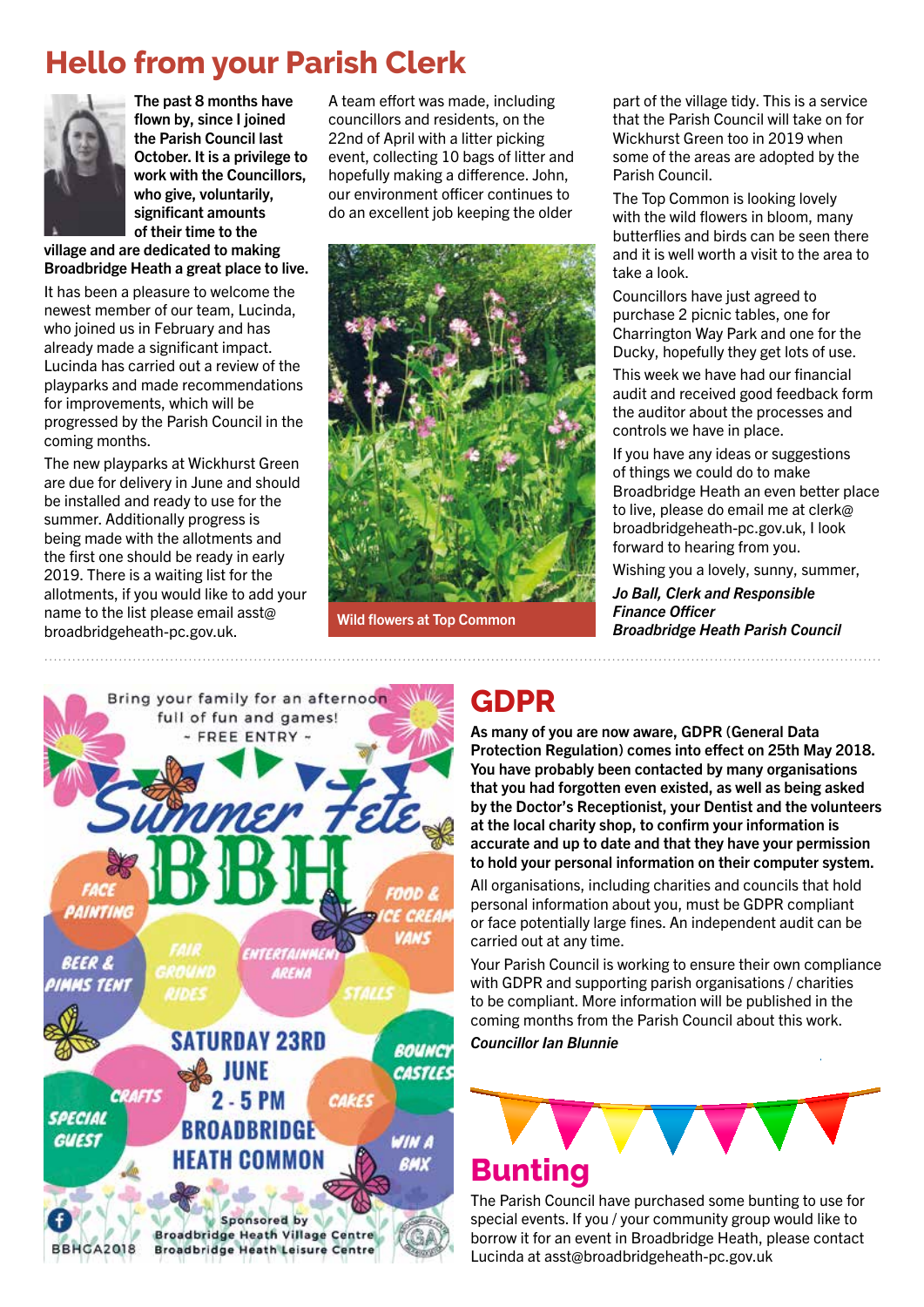### **Football Club**

The season is now behind us and what a dreadful year we had weather wise, for some reason it's clear that Zeus the God of Rain is not a football fan, every Friday and Saturday morning he would send a deluge of water to earth leaving our football pitches saturated and unplayable and disappointing the many followers who play, manage, coach and support our teams but despite his efforts we did somehow manage to complete the season.

The senior teams had mixed fortunes:- The first team started well and even led the division for a spell early on but after Christmas we lost several key players to injury which led to a decline in results and we ended the season in 15th place. The team excelled in cup competitions going further than we've ever gone before in the Sussex Senior Cup and in the FA Vase when we lost to a very good Thatcham Town side who went on to reach the final which will be played at Wembley on the 20th May. The team also reached the semi-final of the Sussex RUR Cup before losing in a close game to Chichester City.

The Reserves had a mixed season, they started well but then lost a few players to other clubs, we then had a change of management but the results didn't improve and after a few months there was another change of management but we finished the season strongly and reached the League Cup-Final where we played Pagham. Having already beaten the Lions twice in the league we had a real chance of ending the season with some silverware, unfortunately though the opposition chose to play seven first team players in their starting line-up and won the game quite comfortably, their action was not against the rules of the competition but certainly not in the spirit of the game.

The Under 18s ended their season in 4th place, a little disappointing to be honest because they have some very talented players in their side and we felt they really should have been challenging for the title. On the plus side eleven of the team also represented the first and reserve teams during the course of the year.

The juniors teams continue to thrive they ran eleven sides for players from 6 to 16, the Under 13 Sunday side who play in a very competitive division in the Sussex

Sunday Youth League reached their cup semi-final and just missed out on promotion to the top division in the play offs, had they not been harshly deducted points for a minor administration error before the season had started, they would have won automatic promotion.

Elsewhere the Under 9s won the Plate on finals day played at the Leisure Centre and they also picked up the Sportsmanship trophy which is a nice award to win and proves the management, players and supporters are respected by their opposition.

#### New facilities update

The Clubs new headquarters on the land south of the Leisure Centre is coming along nicely with the pavilion due to be completed week commencing 6th



New pavilion under construction

### **Cricket**

Since our last news, the Club decided at its AGM to try and continue with two adult teams this year. After a huge amount of hard work by Chairman Tim Wells, his small Committee and the two captains (Tom Endacott and Ian Stocker) the season is up and running and both teams have had a successful start to the season, remaining unbeaten – all that and a new sponsor too: Rock Insurance. The Club also had a successful winter in the Indoor League – all backed-up by some fabulous indoor nets at the Hove County Ground for club members. However, as ever with most local sport nowadays, player availability is key as sports clubs battle with 7-day-week working.

### **Tennis Club**

The new season has got off to a great start with the Club planning on building a path from the lay-bys in Byfleets Lane to the courts, extending the Top Common Nature Area. This has been made possible by the donations from both Broadbridge Heath and Warnham Parish Councils who are donating money to top up what was raised by our successful quiz night in January.



A huge thank you to both councils as this will make a huge difference to members wishing to access the courts. The recently repainted courts are already being well used and the club has just introduced a new website where members are able to view court availability and book a court.

For further information about the club go to www.clubspark.lta.org.uk/bbhtc or contact Ann Lines Club Secretary on 07759 286434.

### **Stoolball**

A sport that dates back to at least the 15th century, originating in Sussex and traditionally played by milkmaids using their milking stools as a wicket. Our ladies Broadbridge Heath stoolball team plays in the Chanctonbury League and is now in its 7th season. This year we have a new sponsor from the Village "Barnetts Barbers" with new updated kit – see photo. We train each Friday evening from 6.15pm at the cricket club and all new players are welcome – if only just to have a bit of fun on our training night. League games are played on Monday evenings. This year we will be supporting the BBH Gala day in June by holding a "Crockery Shire" & also running 2 Wednesday morning taster

sessions on 1st & 8th August from 10.30am-11.30am for all ages from Reception to year 6 to have a go. For further details please contact sallybooker1@ btinternet. com or www. stoolball.org.uk/ broadbridgeheath

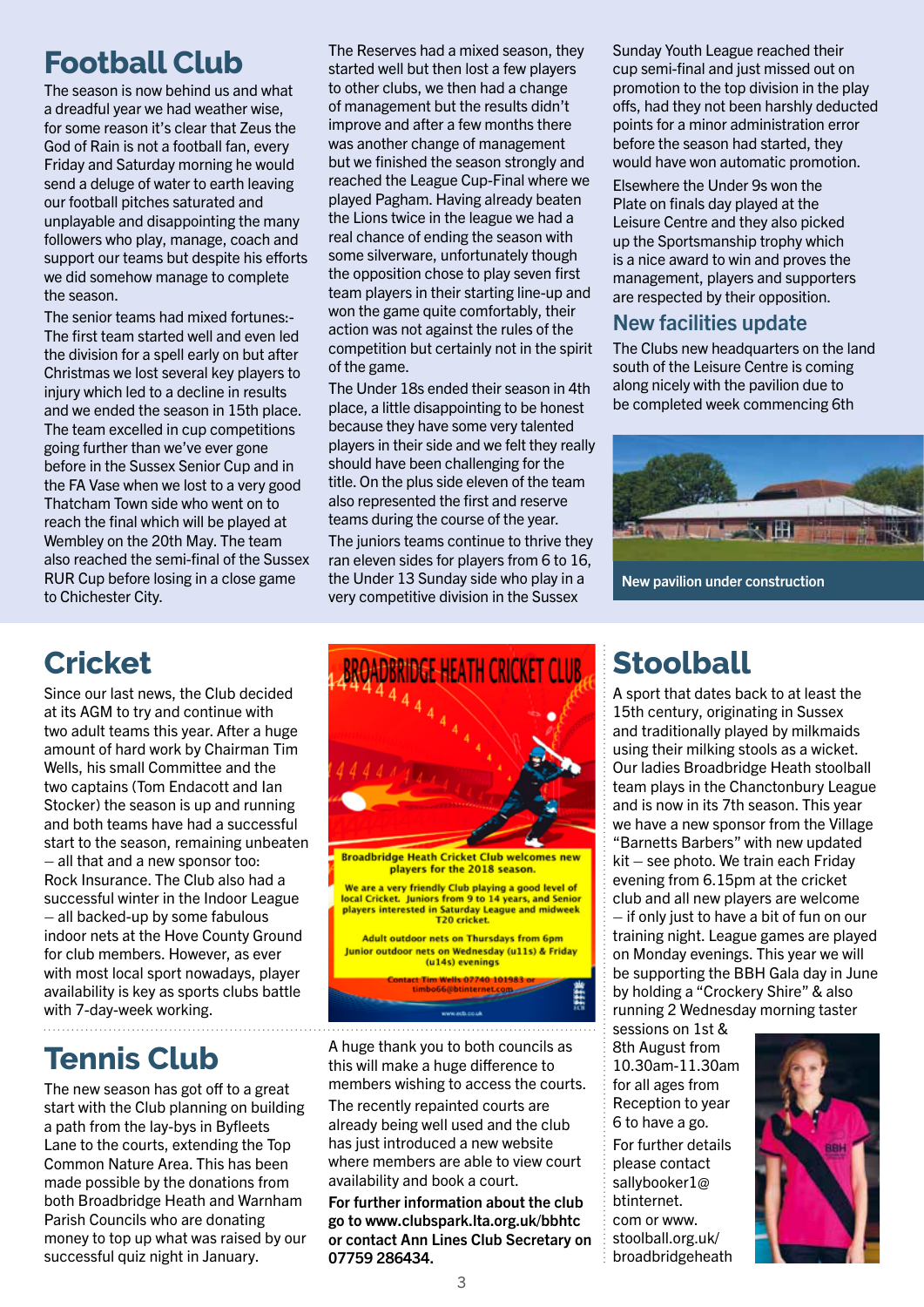August, unfortunately that doesn't mean we'll occupy the building and be ready to start playing matches the day after.

The pavilion is being constructed by Sunninghill on behalf of developers Countryside, so once it's complete it has to be handed over to Countryside, when they accept it will be handed over to the District Council before finally being handed over to the Football Club, sounds simple doesn't it but there's a pile of paperwork that will need to be exchanged at each phase and that will almost certainly take time.

Even then when the Football Club does take ownership there's internal work that we will need to do, fitting out the changing rooms, kitchen, social club and bar and most importantly getting an FA Ground Grading certificate, all this will take time so realistically the earliest we can hope to start playing matches is mid to late September, we have to be in place before October because that is when they start knocking down the old Leisure Centre so if we're not in by then the seniors will have nowhere to play.

So next season will be a real mile-stone for the clubs, our very own facilities

for the first time in the clubs history, it will also be the clubs 100th anniversary which will be something to celebrate and it will be our Chairman Keith Soane's 50th anniversary with the club, so a lot to look forward to.

If you would like to join the club as a player, coach or join one of committees then we'd love to hear from you, for more information visit our website and don't forget to follow us on Twitter and Facebook.



### **Junior Football Club**

Broadbridge Heath Junior Football Club is a Standard Chartered Community FA club. With a successful season behind us with teams winning promotion, cup final victories and two sportsmanship awards the players and coaches commitment is showing rewards. We offer football for all ages for players living within the Horsham District. In the 2018/19 season teams will play Saturday mornings as part of The Horsham and District Youth League. We also have a representative under 14's squad playing Sunday mornings in the very competitive Sussex Sunday League facing teams based all across the district and south coast. Our new clubhouse facility with stadium pitch and another 2 additional pitches is nearing completion and couldn't come at a better time. With the club expanding and groups of players wanting to join us, our focus is on player development, at some age groups we have two teams playing community and representative football catering for all types of players.

If your son or daughter is interested in becoming involved with a community football club or you would like to become a coach, assistant or designated parent helper then please get in touch with Tim Roberts Youth Development Manager. 07966-164075 or timfootballcoch@ yahoo.com

### **Summer at the Top Common Nature area**

By the end of May, Spring had departed the Top Common and, with the hot Bank Holiday weather, summer flowers were beginning to appear in profusion. Garlic Mustard and Bluebells were replaced by Ragged Robin, Red Campion, Yellow Pimpernel, wild Foxgloves and a mass of Buttercups, all providing nectar for a wide range of insects.

Among the more interesting recent insect sightings have been a Four-spotted Chaser (a type of dragonfly) and a Silver Y moth. A bright male Brimstone has also been spotted and this is the 14th species of butterfly to be recorded at the Top Common since the Nature area was created two years ago. Beautiful Orange Tip butterflies (see photograph) have been seen regularly and will have laid their eggs on the Garlic Mustard and Cuckoo Flowers

Birds are once again making good use of the nest boxes we have dotted around the site. Countless young Blue Tits and Great Tits will have fledged and made their maiden flights by the time this article appears in print! Overhead, Buzzards and, occasionally, Red Kites pay us a visit, whilst dashing Sparrowhawks often fly through the wooded areas in search of their next meal.

Do take time to visit the Top Common if you can, and let us know if you spot any interesting wildlife.

*David Bridges, Volunteer Organiser, Mobile 078 408 71755 Jo Ball, Parish Clerk, Mobile 07716 130 103 e-mail: clerk@broadbridgeheath-pc.gov.uk*

(The Top Common Nature area can be found on the outskirts of the village, opposite the cricket ground in Byfleets Lane).



Orange Tip butterflies (above female, below male)

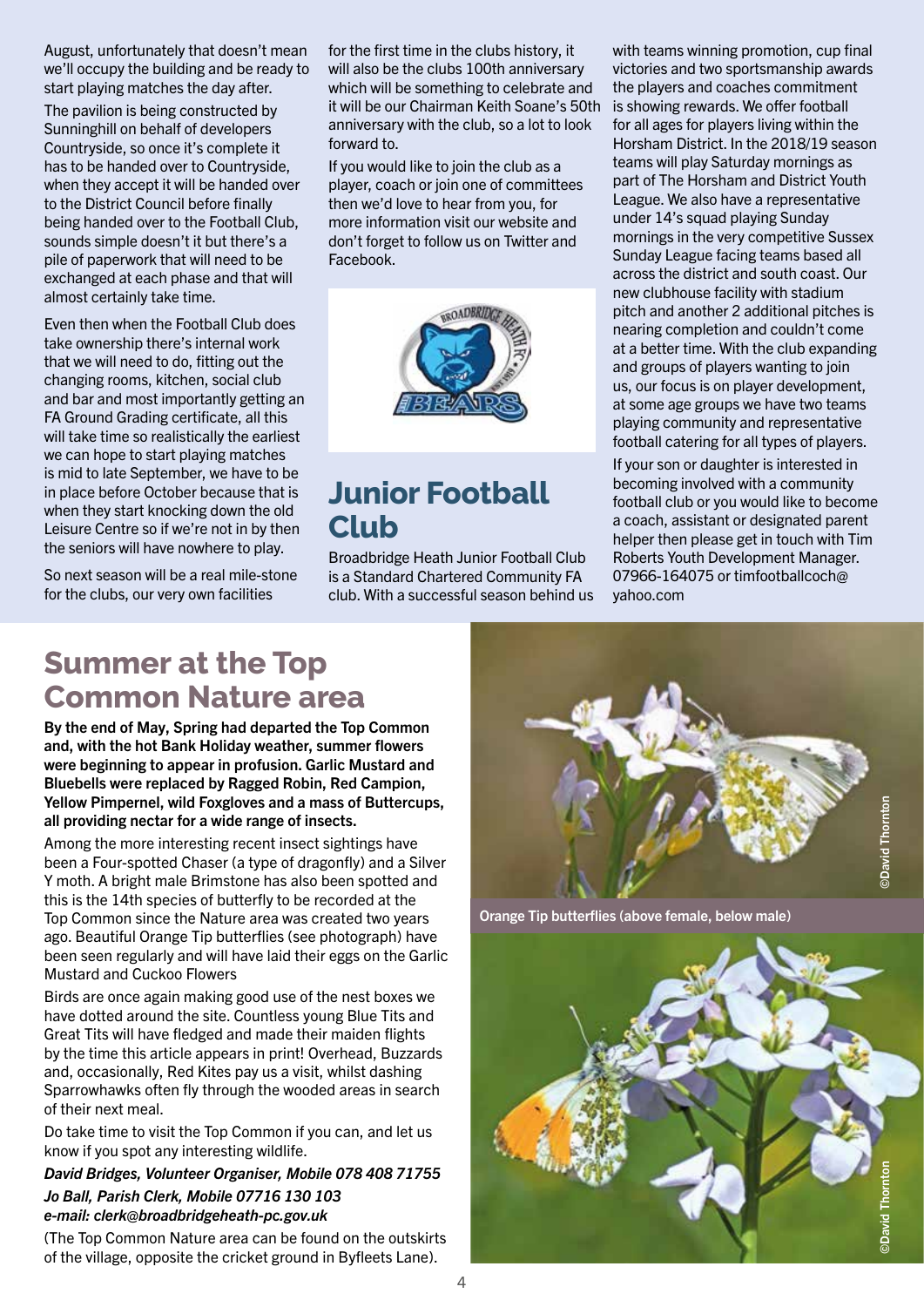### **First Broadbridge Heath Beavers, Cubs and Scouts**

Once again the village's young people have been exploring, inventing, learning and having a lot of fun through their participation in the Scouting movement.

Our intrepid young Beavers enjoyed a session at High Places at Pavilions in the Park. Aged between five and eight, these little explorers reached dizzying heights (all safely strapped into harnesses, of course) at Horsham's tallest attraction.



Beaver visit to High Places in Horsham

They also partnered with the cubs for another fun evening at the Colgate Scout Campsite where they all enjoyed outdoor adventures and possibly even an Easter egg or two.

All three units participated in a fundraising event at Marks and Spencer in Horsham over Easter weekend. Beavers, Cubs and Scouts all packed shopping bags in the food hall to raise money for Broadbridge Heath Scouting and other charities. Their efforts really are a credit to the village and the leaders who so generously volunteer their time to run Scouting. It was one of the busiest shopping weekends of the year and, as far as we know, not a single egg was broken!

Our young people also did us all proud when they took part in the annual St George's Day parade through town on Sunday 22 April. All three units were generously represented, with grown-up helpers admirably volunteering to help marshal the route. Turned out in full uniform, our Beavers, Cubs and Scouts joined 1,500 friends in Scouting from units across Horsham to march in the spring sunshine.

After all that celebrating, it is with sadness and much thanks that we bid an extremely fond farewell to our beloved Beaver leader, Polly Clark. Polly has been the smiling face who has welcomed many a Broadbridge



Annual St George's Day parade

Heath child into the wonderful world of Scouting and will be greatly missed. With Polly's departure there is a vacancy for a Beaver Leader in the village. Beavers meet from 5-6:15pm on Tuesday evenings.

If you'd be interested in getting involved, please email our Chair, Paula Flack at Paulaflack63@gmail. com for more information.

### **Earth Day Community Cleanup**

Earth Day was celebrated on 22nd April. The theme for Earth Day this year was to 'End Plastic Litter', and several community cleanups were organised worldwide on this day. In Horsham, our group of volunteers collaborated and came together with Broadbridge Heath council for a plogging event (jogging or walking to pick up plastic litter) around Wickhurst Green. We picked up bottles, plastic wrappers and takeout boxes along the way while being out in the fresh air. The event was part of Earth Day cleanups organised by Ahimsa Eco Ambassadors. Ahimsa Eco Solutions is a Canadian startup raising awareness in environmental issues and giving solutions on how to use less plastic and to create less waste. According to them, "Earth Day is every day."

*Mari Myllykoski, Founder of Yoga Buddies and Ahimsa Eco Ambassador*